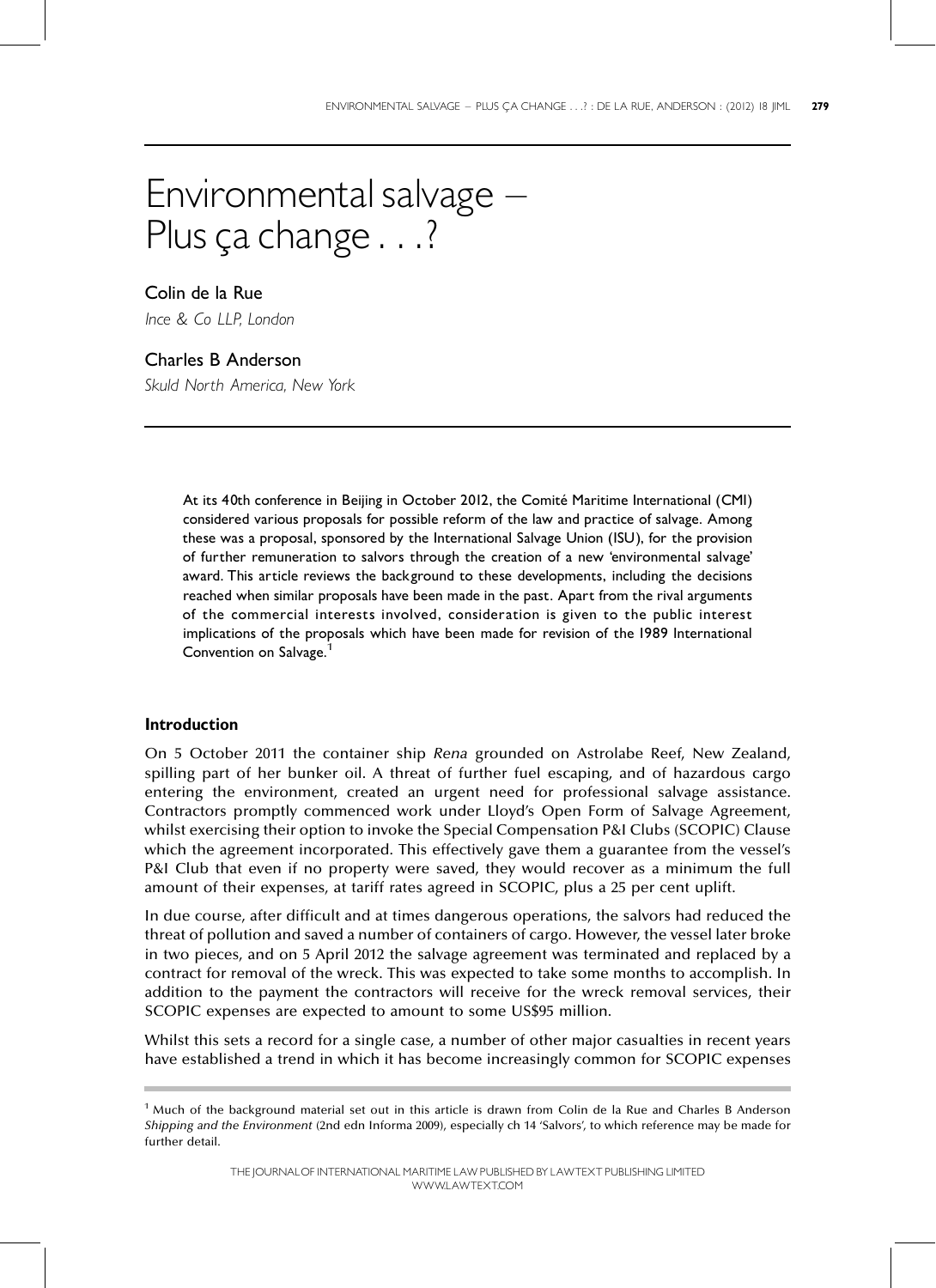to run into the region of US\$20 million. Some of these have then moved into a wreck removal phase, and as these operations have become more sophisticated, costs exceeding US\$100 million have been incurred in a number of cases. At the time of writing, the estimated cost of wreck removal operations resulting from the Costa Concordia incident in January 2012 has recently risen to a total of about US\$400 million.<sup>2</sup>

It might be supposed that the amounts paid for these operations are considered appropriate by the commercial parties involved, given that they were paid under contractual terms which were freely agreed, and which have been refined over the years through negotiation between their respective industry bodies. However, it is contended by the ISU that its members are inadequately remunerated for their role in preventing pollution, and that international law on the subject needs to be changed.

This is not, of course, the first occasion on which proposals of this kind have been made. Indeed, in the 45 years since the world's first major tanker spill, the Torrey Canyon incident in 1967, few areas of maritime law and practice have been so repeatedly reviewed and revised.

Further legal change can now come about only by revision of the 1989 International Convention on Salvage, and this cannot get off the ground unless the International Maritime Organization (IMO) accepts that there is a 'clear and well-documented compelling need' to bring the subject into its work programme.<sup>3</sup> The preamble to the Convention recognises the 'major contribution' which salvage operations can make to the protection of the environment, as well as to the safety of property; and it expresses the need to ensure that 'adequate incentives' for such operations are available. As matters stand, no government has suggested that the convention fails to meet this need, or that it does not effectively serve the public interest. Indeed, if it needs any seal of public international approval, few could be clearer than its attainment of that ultimate accolade of maritime conventions, ratification by the United States.

Clearly, if the salvage industry believes that the rewards it receives are insufficient encouragement for the investment required, there is a need carefully to consider its concerns: no one has disputed the importance of its role, or the need for periodic financial increases, and established mechanisms exist for these to be made. The issue raised by the proposals is whether change is needed to the form which the incentives take. This calls for recollection of how the relevant law and practice came to be shaped as they are today.

#### **Background**

The Torrey Canyon is well known as the original catalyst for the international regime of compensation for oil pollution from tankers. However, one of the first matters to be addressed after the incident was the public interest in official intervention in response to such an incident.

Efforts by salvors to refloat the tanker were abandoned over a week after the grounding, when finally it broke its back. The British Government then gave orders for the wreck to be bombarded by military aircraft, with the aim of burning off some 40,000 tonnes of oil remaining on board. However, these measures were less successful than hoped, for by the time they were taken the wreck had settled lower in the water, and there were problems in setting the oil on fire when the decks were awash. This prompted questions as to whether the Government could or should have acted sooner.

The legal issues were referred to the Inter-Governmental Maritime Consultative Organization ( $IMCO$ ) and led to the Intervention Convention  $1969<sup>4</sup>$  This clarified the right of coastal states

 $2$  Lloyd's List 'Costa Concordia wreck removal costs rise by \$100m' 28 September 2012.

<sup>3</sup> IMO Assembly Resolution A500 (XII).

<sup>&</sup>lt;sup>4</sup> IMCO was the forerunner of the present-day IMO, prior to a change of name in 1982.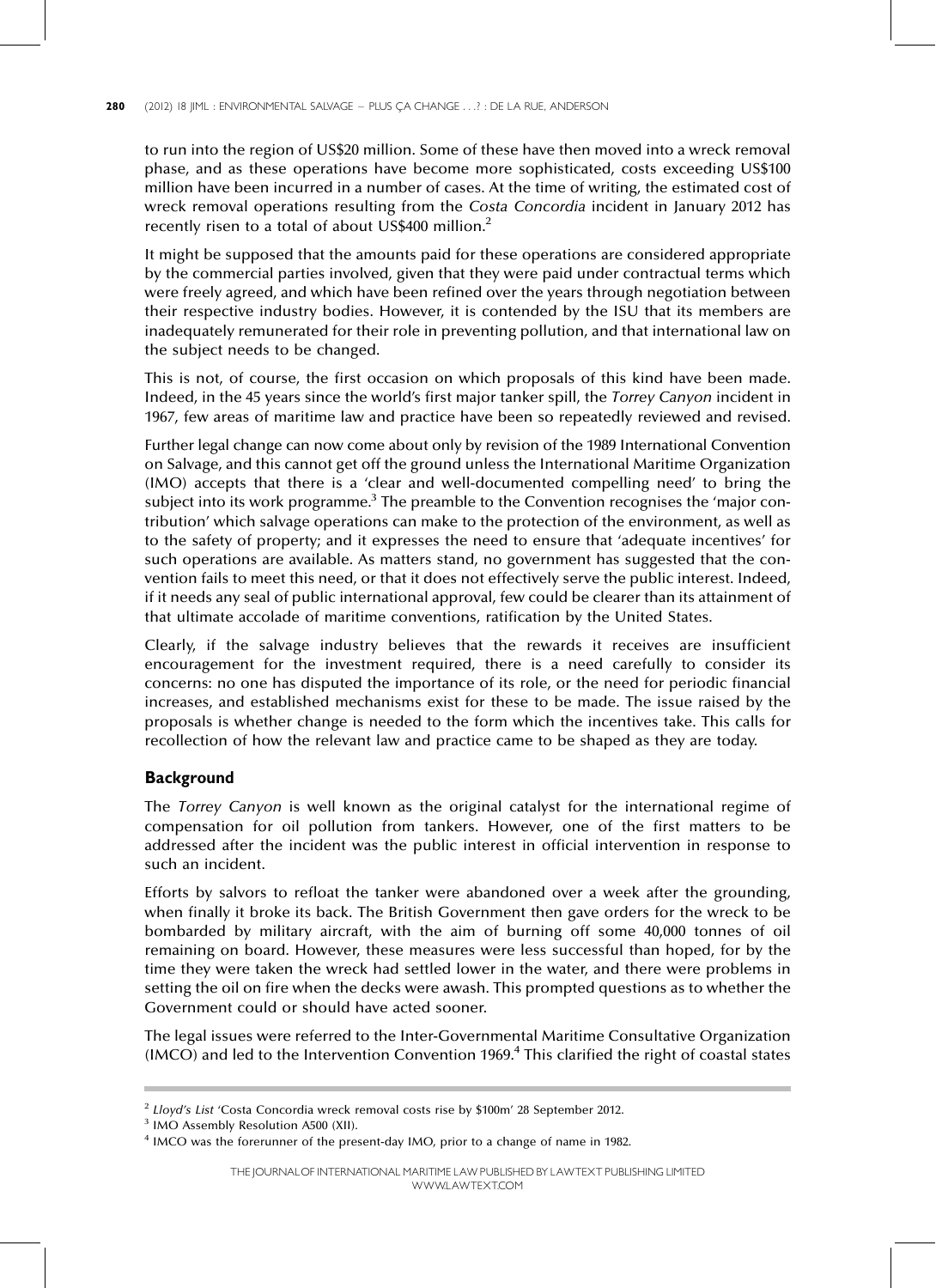to take measures, on the high seas as well as in their own waters, to protect their shorelines against a grave and imminent threat of pollution.<sup>5</sup> The practical issues were addressed in the UK in an official report by a Committee of Scientists. This supported the Government's decision to intervene only after salvage had been attempted as the first line of defence.<sup>6</sup> In common with other coastal states, the UK followed a policy of developing its oil pollution clean-up capability whilst continuing to rely on commercial salvage arrangements for shipboard emergency response.

This was likewise the position in France when the Amoco Cadiz foundered off the Brittany coast on 16 March 1978. Never before or since has so much oil come ashore from a ship. There were claims that a salvage tug had delayed putting a line on board while the parties haggled, and legal proceedings against the salvors were among the many lawsuits filed in Chicago. Six years later the court dismissed the allegations against them, holding that they had acted with best endeavours at all times.<sup>7</sup> By that time, however, the politics had moved on. The incident prompted fresh concerns among governments that it was not in the public interest to rely on private commercial salvors to provide such an important line of defence against environmental disaster. The issue was referred to IMCO, which within months of the incident produced a detailed report canvassing replacement of the 1910 Brussels Salvage Convention, introduction of state-sponsored salvage, and other legal changes to widen the powers of the coastal state to intervene.<sup>8</sup>

These concerns were fuelled by a belief that the readiness of salvors to assist could not be taken for granted, as casualties involving the new breed of supertankers presented problems and risks on a scale not previously seen. On the Torrey Canyon itself, the greater hazards of explosion and fire had tragically claimed a salvage master's life; tugs and equipment capable of handling a fully laden very large crude carrier (VLCC) involved the risk of a substantial capital outlay, and high mobilisation costs, with an uncertain financial return; to boot, the Amoco Cadiz highlighted the risk of salvors being sued for their efforts.

Soon after the IMCO report came early signs of complications to expect from coastal state intervention. In October 1978, as salvage services neared completion in the Christos Bitas incident, the UK Government declined to allow the damaged tanker into port, and later she was scuttled at a dumping site in the North Atlantic. The following year, whilst seeking sheltered waters in the Caribbean for the stricken VLCC Atlantic Empress, salvors were instructed by coastal state authorities to tow her 300 miles into the Atlantic, where she was ripped apart by explosions and sank.<sup>9</sup> As it happened, an ex gratia payment was made in recognition of the salvors' success in avoiding pollution, and in neither case did the salvors suffer financial loss. However, an additional risk was now discerned of salvors being prevented from completing their services and earning a reward.

#### Revision of Lloyd's Open Form

Against the background of these developments, the Committee of Lloyd's decided in 1979 to appoint a working party to review Lloyd's Open Form and consider revisions to address the problems involved.<sup>10</sup> These were thought to include the following:

<sup>&</sup>lt;sup>5</sup> For further details of the Torrey Canyon incident and subsequent developments in the law and practice of coastal state intervention see Shipping and the Environment (n 1) ch 1 pp 10–12, ch 14 pp 542 $-43$  and ch 25 pp 899 $-05$ . <sup>6</sup> Report of the Committee of Scientists on the Scientific and Technological Aspects of the Torrey Canyon Disaster 'The

Torrey Canyon' HMSO 1967.

<sup>7</sup> The Amoco Cadiz [1984] 2 Lloyd's Rep 304, McGarr J.

<sup>&</sup>lt;sup>8</sup> IMCO Secretariat study 'Coastal State Protection Against Major Maritime Disasters' (Misc (78)7E).

<sup>&</sup>lt;sup>9</sup> The 270,000 tonnes of crude oil released into the sea from the Atlantic Empress still constitute the world's largest ever spill of oil from a ship - a fact sometimes overlooked as none came ashore or gave rise to any claims for pollution.  $10$  The edition in use at that time was the 1972 revision of Lloyd's Standard Form of Salvage Agreement.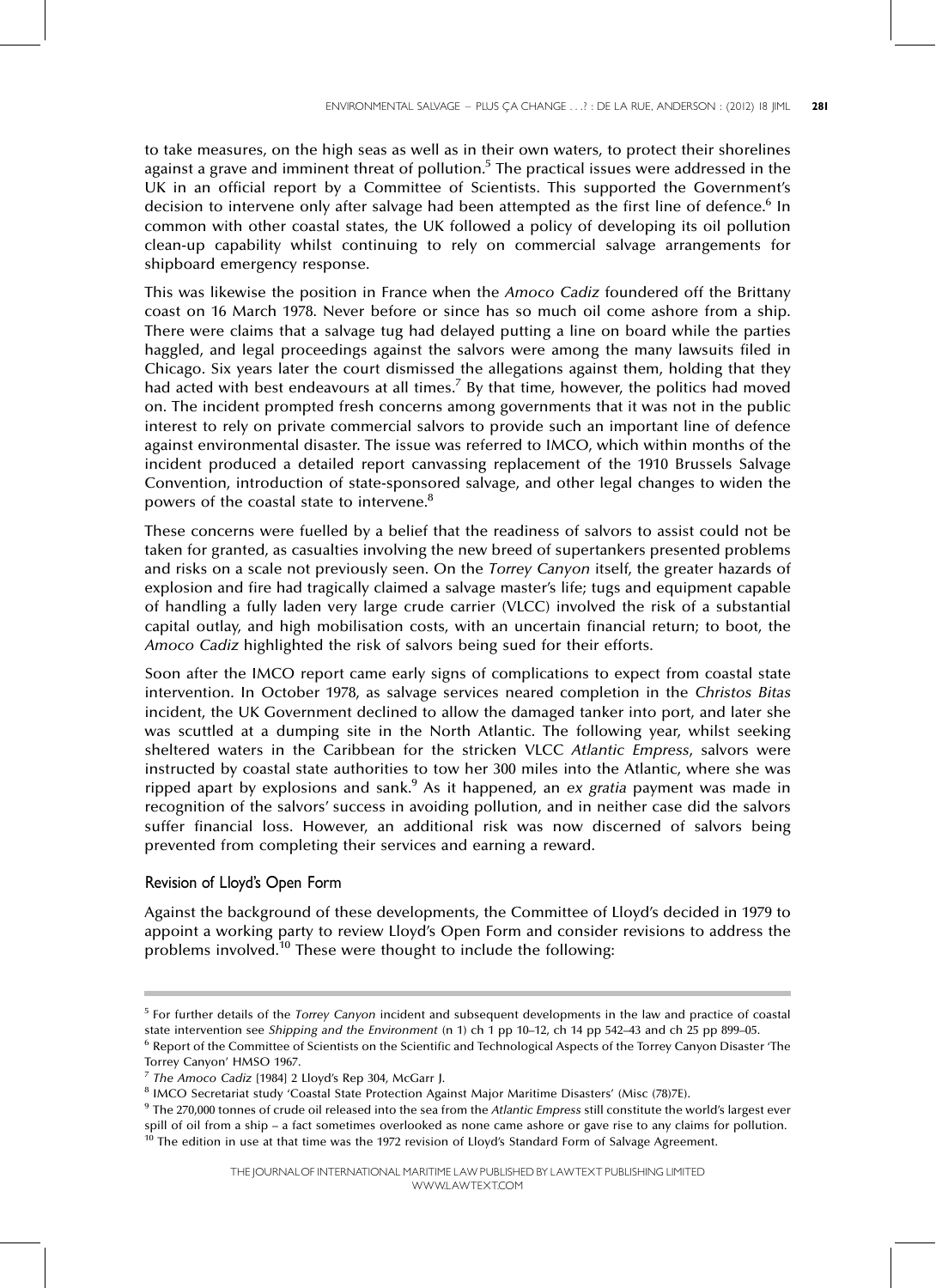- (1) There were concerns that the scale of awards had not kept pace with the higher investment costs now involved.
- (2) Whilst success in avoiding pollution could be reflected in an `enhanced award', funded by property insurers, this depended on success in saving property and might not be adequately remunerated if salved values were low.
- (3) If a salvor succeeded in avoiding pollution, nothing was paid by one of the parties deriving the greatest benefit from the services, namely the ship's liability insurer.

Under the chairmanship of Mr Gerald Darling  $QC<sub>1</sub><sup>1</sup>$  the working party formulated a proposal involving two fundamental amendments. First, in respect of all vessels, it was proposed that the salvor should be under a duty to avoid or minimise pollution damage, and that services of this nature should qualify for a salvage award. Secondly, in the case of laden tankers, it was proposed that in addition to the traditional salved values there should also be a 'pollution fund' from which the salvor would be rewarded for his services in avoiding or minimising pollution. This fund would be available to remunerate such services even if no property was saved.

#### Background negotiations: liability salvage versussafety-net

The working party's proposal for a 'pollution fund' rested in effect on a concept of 'liability salvage'. Whilst there was precedent for enhancing a salvage award in cases where the services had avoided a legal liability which the shipowner would otherwise have incurred, the new proposal involved a significant extension of this principle. An attempt would be made to place a value on the potential liability, and success in avoiding it would be treated as independent grounds for a salvage award. This would be paid by the shipowner  $-$  and in effect by his P&I Club – irrespective of whether any property had also been saved.

The clubs had not been represented on the working party. Their reaction to the proposal was to accept the need for additional funding of the salvage industry, and the case for this to be contributed to by liability insurers. However, they had a different view of the form which this contribution should take.

Whilst recognising that an award payable out of a known fund (the value of salved property) might well be a suitable method of rewarding traditional salvage services, they argued that insuperable difficulties were involved in applying the same approach to pollution avoidance. Apart from the complex questions involved in valuing the anti-pollution services, there would be many imponderables in calculating the proposed 'pollution fund'. There would be room for debate as to the scale of pollution avoided, and the likely extent of any financial loss thereby saved. The shipowner's liability for the incident could not always be taken for granted, and there would also be the question whether any liability for pollution would extend to all categories of claim, including for example pure economic loss or theoretical evaluations of environmental damage. Was it to be assumed that the owner would have been able to limit his liability for pollution, or would an enquiry be necessary into the question of whether he had been guilty of conduct barring the right of limitation? Another issue would be whether account should be taken, in calculating the 'pollution fund', of any rights of recourse available to the shipowner against third parties such as the owners of a colliding vessel.

In these circumstances a firm view was maintained by the clubs that the proposals in their existing form were unworkable and unacceptable. The divisions of opinion were highlighted at an International Symposium on Marine Salvage which took place in New York in October 1979, as a result of which the Chairman of Lloyd's expanded the working party into an enlarged Lloyd's Form Review Committee, to include representatives of the International

<sup>&</sup>lt;sup>11</sup> Mr Darling took over as chairman from Mr Barry Sheen QC on the latter's appointment as Admiralty Judge of the English High Court, and on succeeding him as Lloyd's Appeal Arbitrator.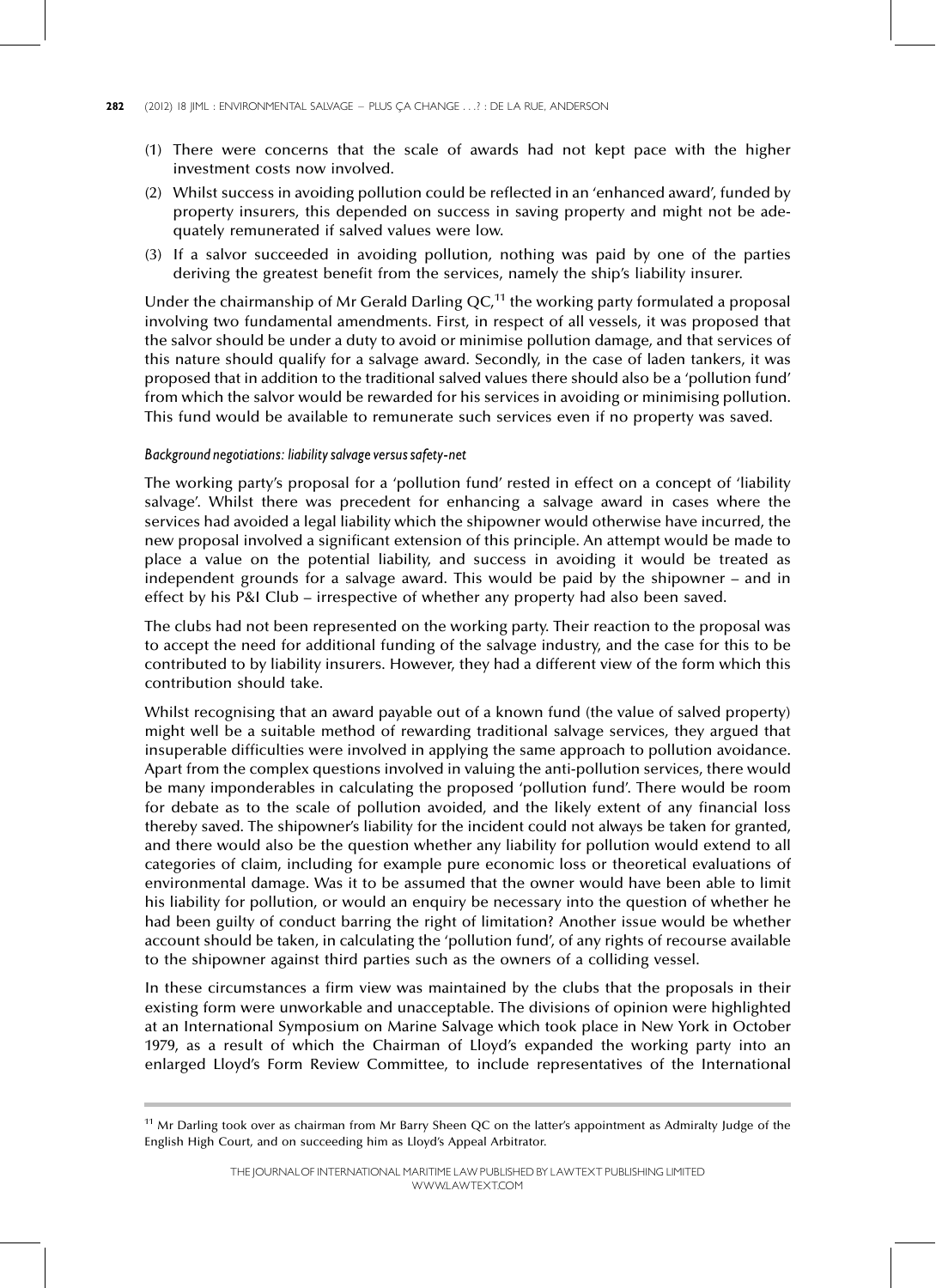Chamber of Shipping, the International Group of P&I Clubs, and the Oil Companies International Marine Forum (OCIMF).

In the subsequent discussions, the P&I Clubs advanced an alternative proposal more radical than any put forward so far. This would not only result in liability insurers contributing for the first time to salvage remuneration. Even more far-reaching, it would depart from the principle of `no cure, no pay', and entitle the salvor to payment irrespective of success or failure. The offer of this so-called `safety-net' was accepted by the other industry interests and adopted in a new revision of Lloyd's Open Form.

#### Lloyd's Open Form1980

Under the new form of salvage agreement, the contractor agreed to use his best endeavours not only to salve the property at risk but also to prevent the escape of oil from the vessel whilst performing the salvage services. Awards for successful operations would continue to be enhanced, in accordance with the existing practice, to reflect measures taken to prevent or minimise pollution damage. In addition, a safety-net payment could be awarded if, without negligence on the part of the contractor, his servants or agents, the services were not successful, or were only partially successful, or the contractor was prevented from completing the services. Such an award was to be made against the shipowner alone and would be paid by his liability insurer.

A `safety-net' award was to be available only where the property being salved was a tanker laden or partly laden with a cargo of oil. It was to amount to the contractor's reasonably incurred expenses plus an increment not exceeding 15 per cent. However, the safety-net was to apply only if and to the extent that the increment plus expenses exceeded any amount otherwise recoverable under the contract, ie the amount of a conventional salvage award, if any, in respect of any property saved by the services.

The safety-net established by Lloyd's Open Form 1980 (LOF 1980) did not cover measures to prevent or minimise pollution by hazardous or noxious substances other than oil, nor by bunkers from non-tankers or tankers in ballast. Nevertheless, in principle it was an innovation which was not only historic for the form itself, but was also to provide a model for further development of law and practice in this field.

#### Financial backing: Funding Agreement 1980

Before a revised LOF could be finalised, it was first necessary for property underwriters and liability insurers to agree how they would apportion between them the financial burden of the proposed new arrangements. This was resolved in March 1980 by the so-called Funding Agreement, which was concluded in the following terms:

In order that the revision of the Lloyd's Open Form can proceed as quickly as possible, the International Group of P&I Clubs for their part and the Institute of London Underwriters and Lloyd's Underwriters' Association for their part confirm the following:

- (1) the Clubs, as shipowners' pollution liability Underwriters, will provide security for and bear the full cost of the `safety net' provisions in Clause 1 of the new LOF for tankers laden or partly laden with a cargo of oil;
- (2) the Underwriters will continue to accept that Salvage Awards are recoverable by ship, cargo and freight under the existing forms of policies for those interests, notwithstanding that such Awards may have been enhanced to take account of measures taken to prevent the escape of oil from the Ship.

The foregoing undertakings are given subject to usual policy terms and applicable deductibles and shall continue until either party gives reasonable notice to the other that there has been a material change in circumstances.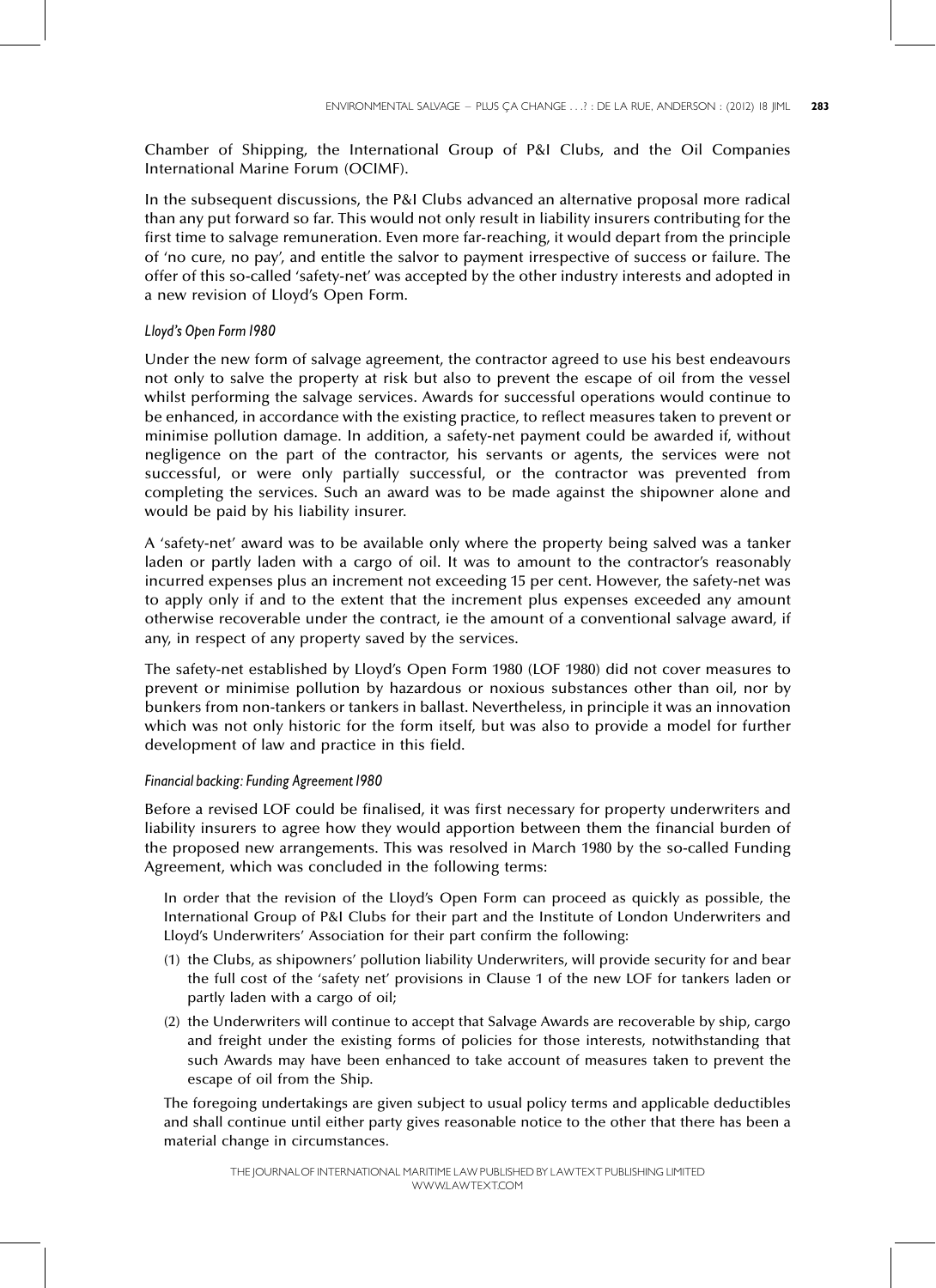#### 284 (2012) 18 JIML : ENVIRONMENTAL SALVAGE - PLUS ÇA CHANGE . . .? : DE LA RUE, ANDERSON

Underlying this agreement was recognition by the various insurance interests of the benefit gained by property underwriters when salvors, relying on the safety-net, provided services which they would not, or might not, have undertaken or continued on 'no cure, no pay' terms. This made it appropriate for property underwriters to contribute to the funding of these new arrangements. That was achieved by continuing the practice of 'enhanced' awards being funded by property underwriters, despite the fact that they did not cover liability for pollution.

Although the property insurers bound by the Funding Agreement were limited to underwriters in the London market, their lead was later followed in other major insurance centres, and also by the oil company members of OCIMF, in their capacity as self-insured owners of oil cargoes.

With the necessary funding arrangements in place, LOF 1980 was published in May 1980 and came into effect the following month.

#### Revision of international law of salvage: 1989 Convention

Whilst the review of Lloyd's Form was in progress, IMCO accepted an offer from the Comité Maritime International (CMI) to review the private law aspects of the subject in the 1910 Brussels Convention, and to explore whether new rules could be devised to deal with the modern problems involving a threat of pollution.<sup>12</sup> The CMI appointed an international subcommittee, chaired by Professor Erling Selvig of Norway, to prepare a report.

The committee's initial report, published in 1980, supported a case for higher total remuneration being paid to salvors, and favoured extending the law to embrace the concept of liability salvage. By this time, LOF 1980 had recently taken effect. The new form did not pretend to solve all the problems of salvage and the environment, but it did represent agreement among the relevant industries that the safety-net was to be preferred over the controversial approach of liability salvage.

Consequently, although the CMI proposals were in line with the aspirations of the salvage industry, which was not fully satisfied with the changes introduced in LOF 1980, in other quarters the view was taken that these changes should be given a chance to work, and that it would be highly divisive, so soon after they had been agreed, if the CMI were to encourage IMCO to embark on the type of far-reaching changes proposed by Professor Selvig.<sup>13</sup>

The issue was then referred to the CMI Conference in Montreal in May 1981, which adopted a Draft Salvage Convention designed to replace the Brussels Convention of 1910. The CMI draft did not take up the concept of liability salvage but followed instead the approach agreed in LOF 1980, whilst developing it in certain respects. These included extending the safety-net to all vessels (rather than just tankers laden with oil), and providing for a more generous increment than that available under LOF 1980 in cases where the salvor succeeded in preventing or minimising damage to the environment.<sup>14</sup> In this way, the conference achieved the so-called `Montreal Compromise'. This struck a balance between the different commercial interests involved, whilst serving the public interest in promoting protection of the marine environment.<sup>15</sup>

 $12$  The CMI is an international non-governmental organisation founded in 1897 with the object of promoting the unification of maritime law. It has undertaken the preparatory work leading to numerous international conventions and other instruments in the maritime sector.

<sup>&</sup>lt;sup>13</sup> A F Bessemer Clark 'The Role of Lloyd's Open Form' [1980] 3 LMCLQ 297.

<sup>&</sup>lt;sup>14</sup> However, the increment of 15 per cent under LOF 1980, unlike the larger increment potentially available under the 1989 Convention, was to be included in all cases where the safety-net applied, irrespective of success in preventing or minimising pollution.

<sup>&</sup>lt;sup>15</sup> An official report of the CMI's work in preparing the 1981 Montreal Draft, the 'CMI Report to the IMO', was prepared by Mr Bent Nielsen of Denmark and approved by the CMI at its General Assembly on 6 April 1984. The CMI Report has been the most frequently consulted of the travaux préparatoires and is set out in John Reeder QC (ed) Brice on Maritime Law of Salvage (4th edn Sweet & Maxwell, 2003), Appendix 8.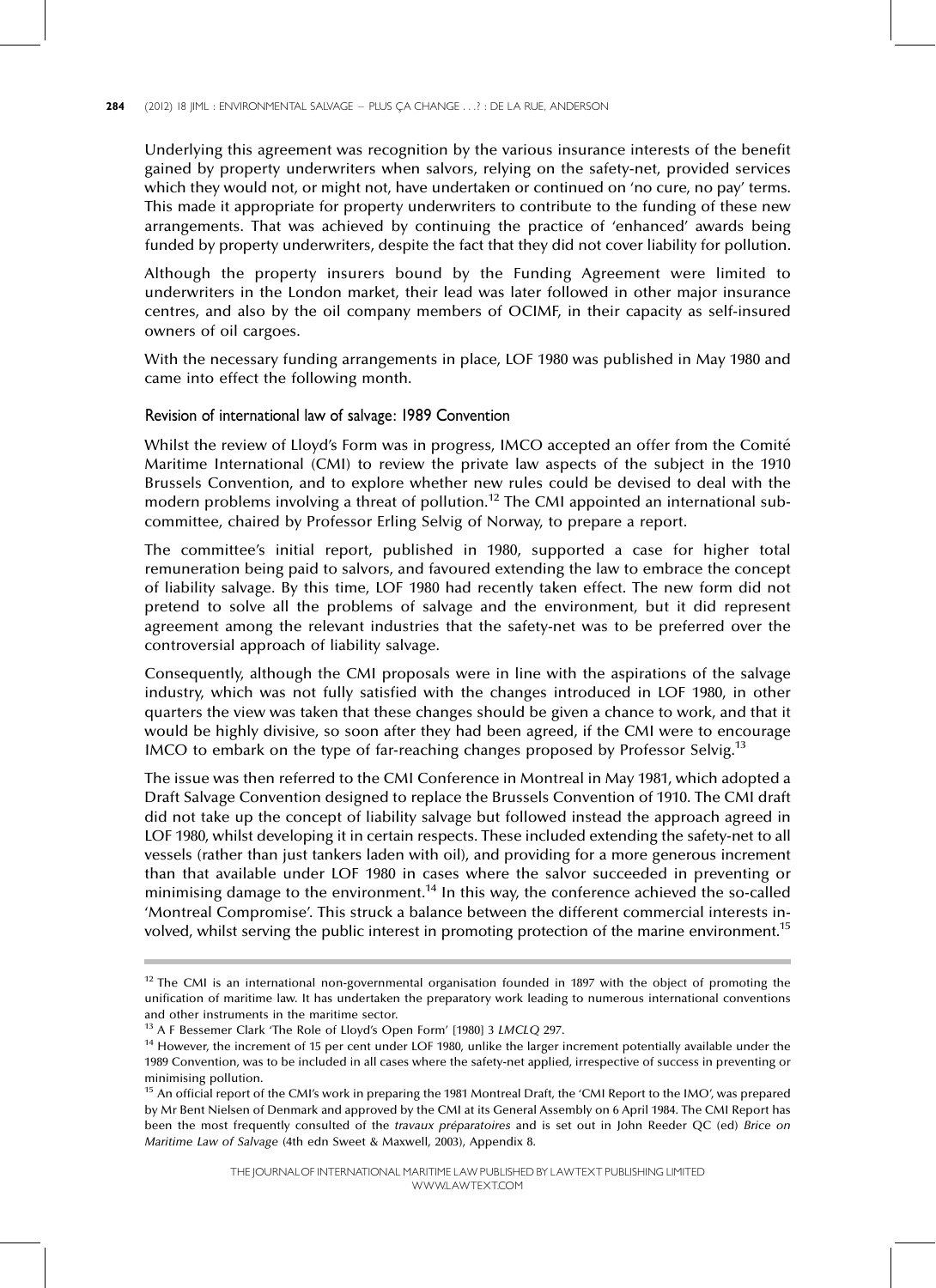After various amendments by the IMO, the CMI draft evolved into the 1989 International Convention on Salvage. The main features of the convention which deal with remuneration of the salvor were contained in Articles 13 and 14: under Article 13 the award to a successful salvor is to take into account any success in preventing or minimising damage to the environment, whilst under Article 14 a safety-net of `special compensation' could be awarded in cases involving a threat of such damage. This would consist of a 'fair rate' for equipment and personnel, plus an increment to reflect the degree of success achieved in avoiding or minimising pollution.

The convention came into force in July 1996, but in the meantime its central provisions had been given contractual effect by incorporation in LOF 1990, and the Funding Agreement among marine insurers had been amended to bring it into line with the new regime.

Cases governed by the new regime raised a number of important issues concerning the interpretation of the 1989 Convention. Most of these were resolved by arbitration or appeal arbitration proceedings under the contract, but one case, The Nagasaki Spirit (1997), led to appeals up to the House of Lords and to rulings on a number of these issues.<sup>16</sup>

#### Problems with special compensation

Although the different industry interests generally welcomed the new regime in principle, there was dissatisfaction with how it operated in practice.

From the viewpoint of the salvage industry, it was unsatisfactory that no special compensation would be available for attending a mid-ocean casualty which did not cause a threat of damage to the environment in coastal or adjacent waters.<sup>17</sup> Salvors were disappointed by the decision of the House of Lords that the 'fair rate' to be paid for equipment and personnel was to be a fair rate of expenditure, excluding any element of profit;<sup>18</sup> and they were aggrieved by difficulties sometimes experienced in obtaining security for claims for special compensation, despite the requirement in the convention that this be provided on request.

From the perspective of owners and their P&I insurers, liability to pay special compensation had been incurred more frequently than some had expected, due to the perceived readiness of salvage arbitrators to find that a relatively low risk of pollution, or a risk of relatively minor contamination, was a sufficient threat of environmental damage to bring the Article 14 regime into play.<sup>19</sup> They were also dissatisfied that special compensation was to be assessed by reference to expenses incurred in the entire salvage operation, even though the threat of pollution had been lifted by removal of bunkers at an early stage.<sup>20</sup> An allied concern was that owners' right to terminate the salvage operation, or their exposure to safety-net payments, was too limited; and it was felt by all insurers that their interest in the conduct of operations was not adequately protected by any rights of consultation or control.

At the same time, all industry interests shared a common dissatisfaction with the levels of uncertainty and cost involved in the assessment of claims for special compensation. The task of proving, and then scrutinising, salvors' claimed expenses was time-consuming and also very costly. Arguments over the degree of success achieved in avoiding pollution often led to long and expensive legal proceedings to estimate what damage might have been sustained

<sup>&</sup>lt;sup>16</sup> Semco Salvage & Marine Pte Ltd v Lancer Navigation (The Nagasaki Spirit) [1995] 2 Lloyd's Rep 44, Clarke J; [1996] 1 Lloyd's Rep 449 CA; [1997] 1 Lloyd's Rep 323 HL.

 $17$  See the definition of the term 'damage to the environment' in art 1(d) of the Convention, as applied in the cases of the ABT Summer and the Castor (discussed in Shipping and the Environment (n 1) ch 14 at 552).

<sup>&</sup>lt;sup>18</sup> Article 14.3, as interpreted in *The Nagasaki Spirit* [1997] 1 Lloyd's Rep 323 HL.

 $19$  See eg the Yinka Folawio case (discussed in Shipping and the Environment (n 1) 551-52, 558). For the sufficiency of a reasonable apprehension of environmental damage see ibid 558-559.

 $20$  Article 14.3, as interpreted in The Nagasaki Spirit (n 18).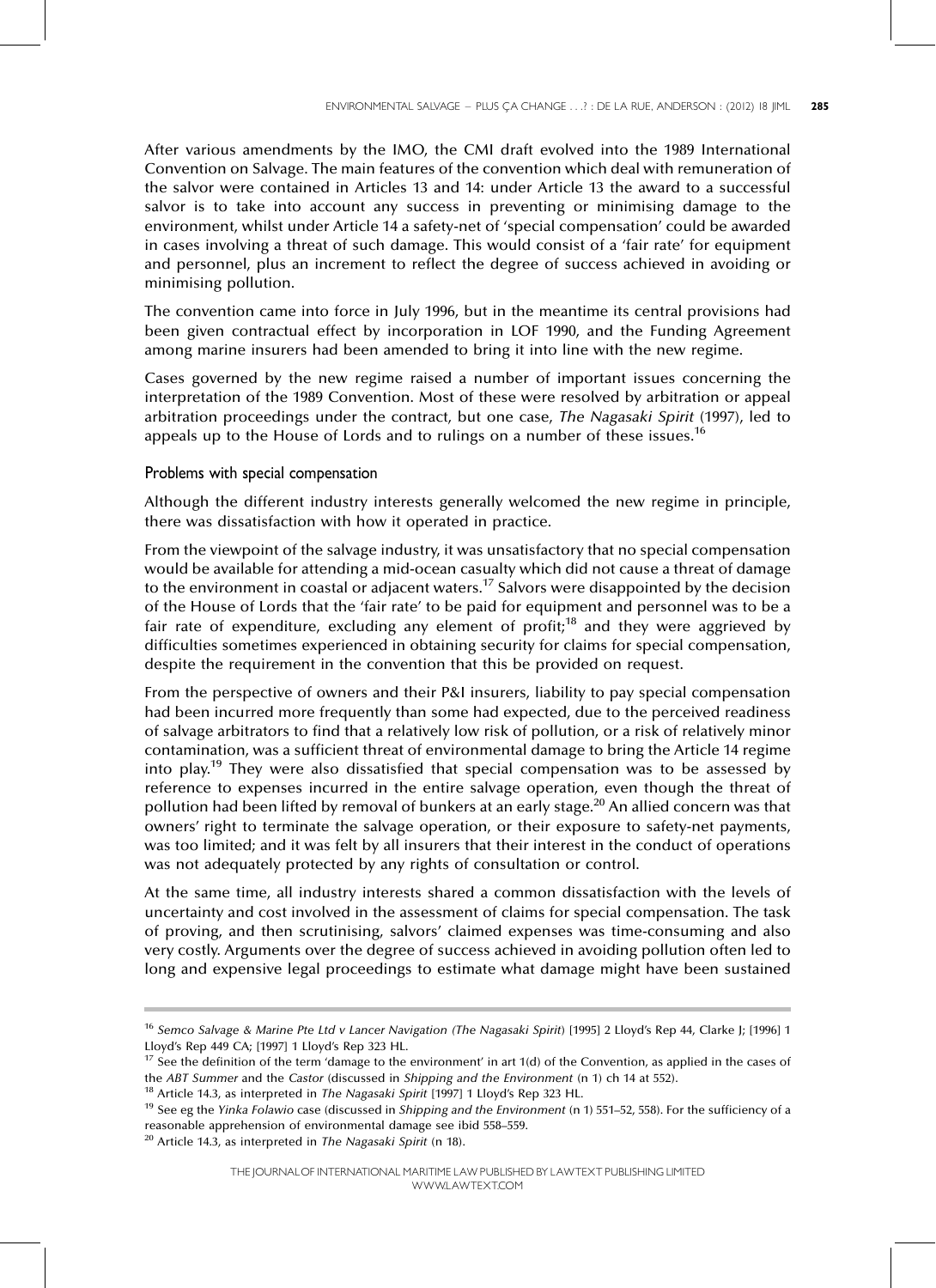#### 286 (2012) 18 JIML : ENVIRONMENTAL SALVAGE - PLUS ÇA CHANGE . . .? : DE LA RUE, ANDERSON

but for the salvors' efforts, and what financial loss it might have involved. All interested parties wanted a simpler regime of special compensation which could be determined quickly and at less cost to both sides.

## SCOPIC

Against the background of these concerns, discussions took place between the International Salvage Union, the International Group of P&I Clubs and representatives of hull and cargo insurers with a view to devising an acceptable substitute for the special compensation provisions of the 1989 Convention. The essential aims were to define with greater certainty the circumstances in which salvors would receive remuneration on terms other than `no cure, no pay', and to simplify its assessment, whilst improving the arrangements for provision of security as well as consultation among the parties.

The product of these discussions was the Special Compensation P&I Clubs (SCOPIC) Clause. First promulgated in 1999, it is designed for use in conjunction with Lloyd's Open Form. In cases where it applies, it establishes a self-contained regime of remuneration which entirely replaces the special compensation provisions in Article 14 of the 1989 Salvage Convention.

Notable features of the clause include agreement that SCOPIC remuneration is to be paid irrespective of any threat of damage to the environment; detailed tariff rates for craft, equipment and personnel employed in providing salvage services; a 25 per cent uplift on these amounts to be paid in all cases, regardless of success or failure; arrangements for security to be given for the remuneration due; and provision for rates to be reviewed on a regular basis. Increases have been made on a number of occasions, most recently in 2010.

## The current proposals for environmental salvage awards

The ISU's current proposal is that Article 14 of the 1989 Convention be entirely replaced by a new provision entitling the salvor to a discretionary environmental award, whenever there has been a threat of damage to the environment.

The proposed award would be determined by the same criteria as those prescribed by Article 13 for the assessment of a conventional award for the salvage of property, save that in place of `the salved value of the vessel and other property', account would be taken of `the extent to which the salvor has prevented or minimised damage to the environment and the resultant benefit conferred'.

The award would be payable by the shipowner alone, or in effect by his P&I insurers. At the same time, Article 13 would be amended to provide that conventional salvage awards, payable by property underwriters, are no longer to be enhanced by the skill and effort of the salvor in preventing or minimising damage to the environment.

Commenting on its suggested text, the ISU explains that `if there was a threat of pollution in waters that would impose a liability on the owner, the award would be more than if it had been in waters which did not impose such a liability, for the benefit conferred would be that much greater'.<sup>21</sup> In substance, therefore, the proposal is one of liability salvage as debated in the past, with the notable exception that on this occasion the salvor would, according to the ISU, be entitled to an environmental salvage award whenever there is a threat of pollution, irrespective of whether he has actually succeeded in preventing it.

In principle, this seems a problematic suggestion. Whilst a threat of damage to the environment is an obvious pre-condition to a claim for avoiding it, an award based on the threat alone, regardless of success, is a safety-net by another name. The safety-net was

<sup>21</sup> ISU Position Paper on the 1989 Salvage Convention, April 2012.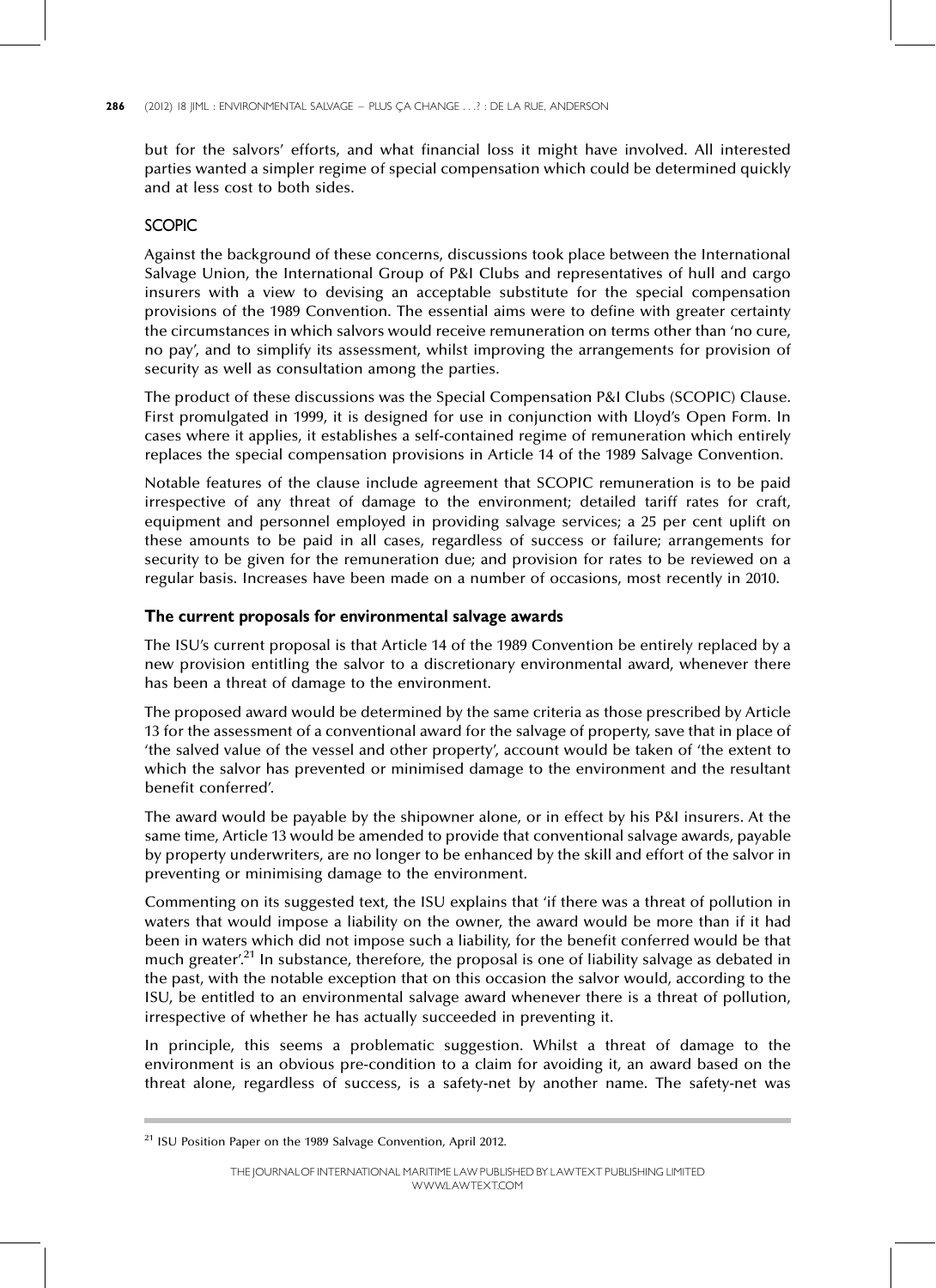devised as an alternative to environmental salvage, and in all its forms it has been an express exception to the principle of 'no cure, no pay'. The proposed revision of Article 14 involves replacing this system by a new type of award to be assessed in the same manner as awards for saving property; and the proposed removal of the element of enhancement from Article 13 reflects removal of the benefit to property underwriters of services rendered in reliance on the safety-net.

On the face of it these proposals mean that all salvage remuneration would be based on the principle of 'no cure, no pay', both because the only exception to it has been abolished, and because it is inherent in a reward system reflecting the value of the property saved or other benefit conferred: success results in more bountiful awards than remuneration based on tariff rates plus uplift; failure has the opposite effect, and where the benefit is nil it results in 'no pay'.

If it is in fact intended that the salvors should still receive some form of safety-net, protests can be anticipated that this would give them the best of both worlds, and that clear language is needed to achieve this result. As matters stand, there appears to be considerable uncertainty, and scope for litigation, over questions such as whether the tribunal's discretion extends to making an exception to 'no cure, no pay', and if so, what principles should govern the assessment of awards where no cure is achieved, in the absence of an express safety-net formula.

Whatever answers may be suggested to these questions hereafter, there is no dispute that these proposals involve not merely amending the 1989 Convention but indeed dismantling the industry agreements and Montreal Compromise which have underpinned the law and practice for over 30 years.

This raises the question of whether circumstances have so changed as to call for a return to the drawing-board. It is undoubtedly the case that public concerns about environmental damage have continued to grow, and that salvors' investment costs have likewise increased. However, the questions of principle remain as to whether a system of environmental salvage awards is workable, whether it can be viably funded, and  $-$  for some, most importantly  $$ whether it is in the public interest.

## **Workability**

The issues involved in assessing environmental impacts have not changed significantly since oil first escaped from a ship. Underlying them is the fact that the marine ecosystem is highly complex, and that natural fluctuations in species composition, abundance and distribution are a basic feature of its normal function. The extent of damage can therefore be difficult to detect against this background variability. The key to understanding damage and its importance is whether spill effects result in a downturn in breeding success, productivity, diversity and the overall functioning of the system.<sup>22</sup>

Efforts to arrive at or present a balanced view of the effects of an oil spill are also made harder by the often highly charged and emotional nature of the incident and its aftermath. The scientific community can become polarised into opposing camps, with one side intent on quantifying every aspect of damage, and the other emphasising the capacity of the environment to recover naturally. The simple reality is that sometimes significant damage occurs, and sometimes not.<sup>23</sup>

Translating environmental impact into legitimate claims for financial loss involves further challenges. In this area, much progress has been made in the last twenty years through the development by the International Oil Pollution Compensation (IOPC) Funds of criteria for the

<sup>&</sup>lt;sup>22</sup> ITOPF Ltd 'Effect of Oil Spills' www.itopf.com/marine-spills/effects.

 $23$  ibid.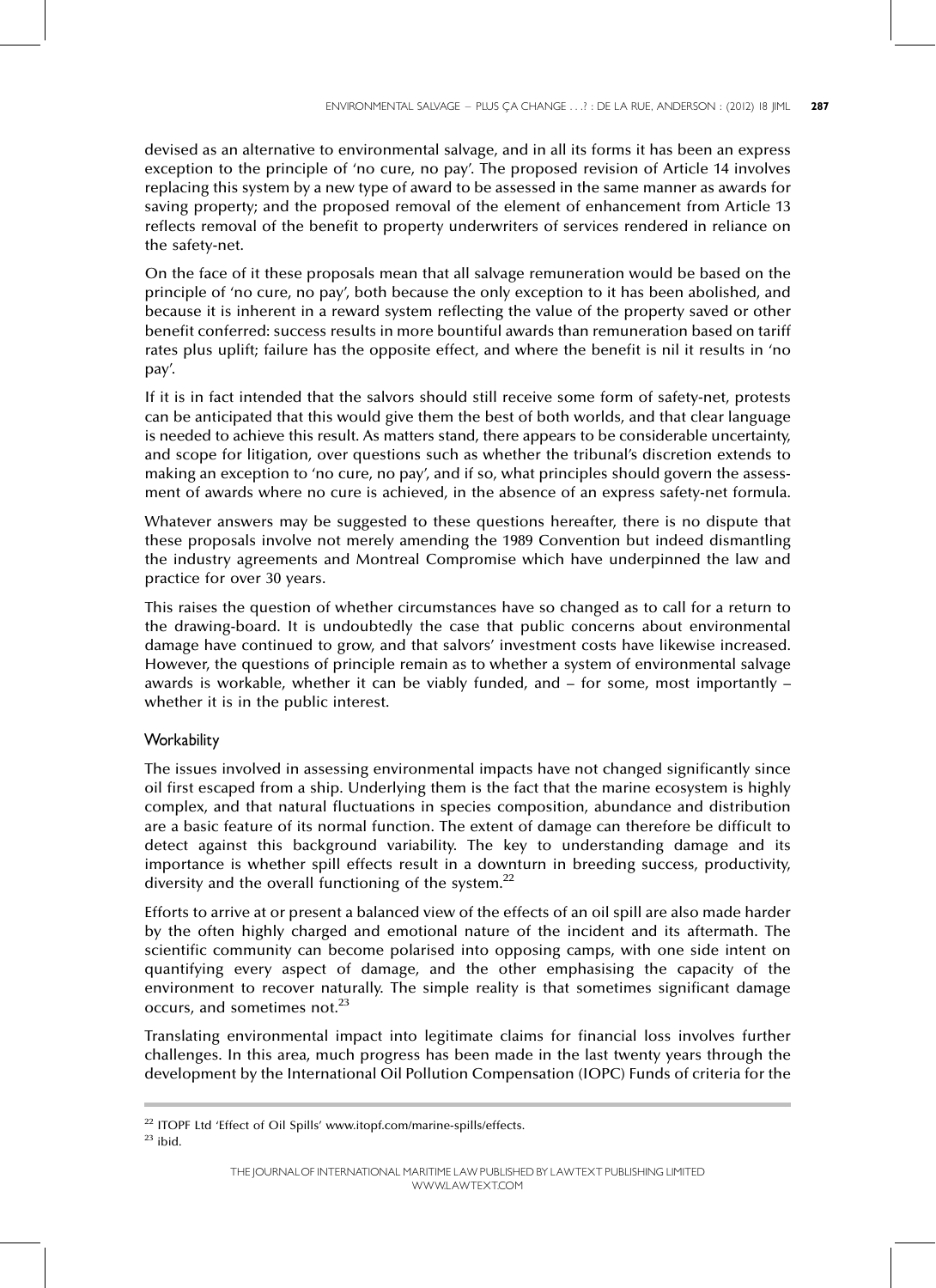#### 288 (2012) 18 JIML : ENVIRONMENTAL SALVAGE - PLUS ÇA CHANGE . . .? : DE LA RUE, ANDERSON

assessment of claims for oil pollution from tankers. Whilst these have addressed many issues of principle, in practice the assessment of most claims depends primarily on the particular facts and on the evidence of loss actually suffered. Commonly, it takes time both for the relevant data to be assembled and for an analysis to be made of the extent, for example, to which a reduction in revenue from fish catches is attributable to the incident or to other market forces.

For reasons such as these, coupled with the sheer number of claims sometimes made after a serious spill, it has been typical for a period of years to pass before experienced claimshandlers in the IOPC Funds and P&I Clubs, or their technical advisers, have been able to form a reliable estimate of the total cost of the incident.

The difficulties of early quantification are compounded by considerable regional variations in a number of relevant factors. One is the average increment between claim figures originally presented and those finally agreed or determined. Another is the willingness or otherwise of local courts to abide by the IOPC Funds' criteria, to the exclusion of other domestic environmental laws. The 1992 Civil Liability and Fund Conventions exclude claims for damage to the marine environment assessed by abstract quantifications or theoretical models. However, not all incidents fall within the conventions, and there are many parts of the world where claims of this kind are routinely made.

Foremost among these is the United States, where federal and state laws have long provided for recovery by public trustees of amounts determined in accordance with Natural Resource Damage Assessment (NRDA) Regulations. As is well known, these involve the use of highly complex and controversial methodologies, and commonly there is considerable argument about the appropriate input data in any particular case. The experience of those who have been involved in these cases is that it typically takes a period of years to assemble the relevant data and resolve these issues.<sup>24</sup>

The full scope for NRDA claims to give rise to expensive and time-consuming litigation has not so far been seen. That is mainly because the US Oil Pollution Act of 1990 (OPA-90) stipulates a rebuttable presumption that assessments made in accordance with the prescribed methodologies are to be accepted as valid, and regulations implementing OPA-90 further limit judicial review of the public trustees' assessments to an administrative record, which can only be overturned by showing that the trustees' determination was 'arbitrary and capricious'.<sup>25</sup> Although many of the government's methodologies may not withstand scientific scrutiny, to date responsible parties and their insurers have taken the view that the regulatory presumption and record review would weigh too heavily against them in litigation, and they have therefore preferred to settle rather than face the costs and risks involved in contesting a full-scale assessment. However, the presumption and 'arbitrary and capricious' standard of review apply only to claims by public trustees. In the event of a salvor relying on the same methodologies to support a salvage claim, it would be open to the shipowner to challenge the validity of the entire process.

If the effects of an actual spill can be hard to evaluate, those of an avoided incident are obviously harder still. It has been suggested that 'the same can be said, of course, about ships and their cargoes. Arbitrators are skilled in assessing the likely consequences, had salvors not intervened to save ship and cargo'.<sup>26</sup> In the same vein it has been suggested that there is 'no reason why Environmental Salvage Awards should not be capable of assessment in the same

<sup>&</sup>lt;sup>24</sup> The position in the United States with respect to claims for damage to natural resources is set out in Shipping and the Environment (n 1) ch 13 pp 491 et seq.

<sup>25</sup> 33 U.S.C. }2706(e)(2); 15 C.F.R. }990.45.

<sup>26</sup> ISU Position Paper (n 21).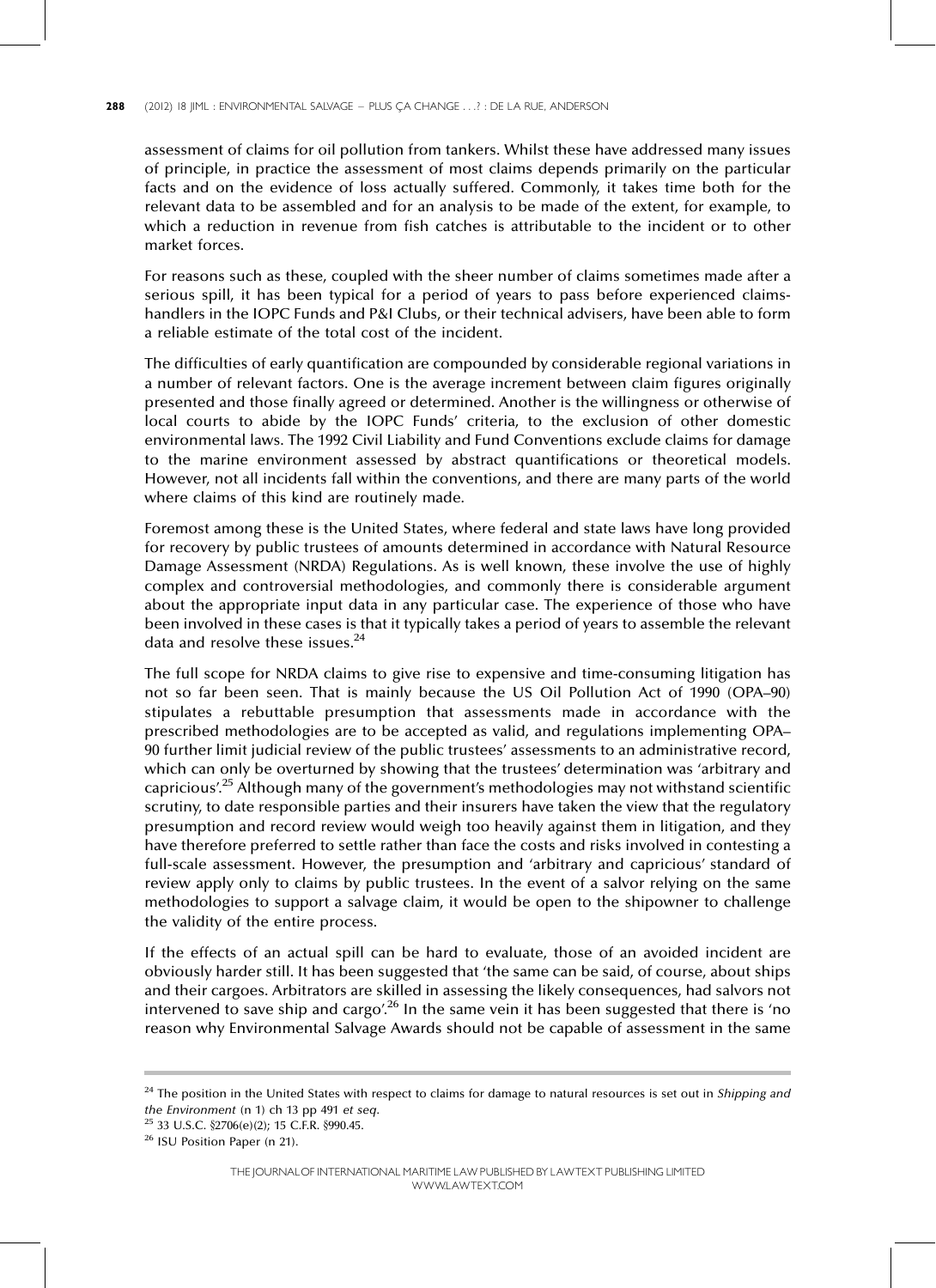way as Art. 13 Awards have been for over 100 years'.<sup>27</sup> In theory, it is no doubt the case that if salvage arbitrators were required to make such assessments then it would not be open to them to throw up their hands and declare the task impossible – they would be bound to do their best. However, this alone does not make environmental salvage a workable proposition. The real issue is whether a system of this kind is subject to so many imponderables, and subject to such uncertainty as to the financial burden to be borne by those expected to pay for it, that it is simply not a reasonable one for legislators to adopt or for sensible commercial people to agree. In practice, the assessment of oil spill effects on the marine ecosystem involves very different processes and timescales from the evaluation of damage to ships and cargoes. Rarely is it possible for such effects to be determined reliably within the normal timescale of a salvage arbitration. Attempting to evaluate them when they have not in fact occurred runs the obvious danger of bringing the assessment process into the realm of sheer speculation.

Apart from the inherent uncertainties involved, it is hard to see that such a process could be conducted without inviting a great volume of rival expert opinion and associated legal argument. That would be a recipe for long and expensive proceedings of the kind which unfortunately became common in resolving claims for special compensation under Article 14. As that was a major reason for adopting a simpler and more certain regime in SCOPIC, this must also be seen as a major disadvantage to expect in any system of environmental salvage awards.

#### Funding

In addition to the other problems which would bedevil the assessment of environmental salvage awards, there is the question of how they are to be funded.

In its principal report on the subject, the CMI sets out the ISU's view that such an award would rank as a cost of 'preventive measures' for the purposes of pollution compensation regimes such as the 1992 Civil Liability and Fund Conventions and the HNS Convention: the shipowner, it is suggested, should be able to have the award taken into account against his liability limit when facing other claims under CLC, and to include it in a claim against the IOPC Funds if his CLC limit is exceeded.<sup>28</sup> Clearly, it would be an issue of great importance whether this view is correct. However, the past practice of the Funds suggests that governments are unlikely to accept it without agreeing on a change of policy.

Although salvage has often had the effect of avoiding pollution, generally the Funds have not accepted the cost of salvage as an admissible expense under the international oil pollution compensation regime. This practice dates back to the Patmos incident (1985), in which the Italian courts rejected a claim by cargo owners for compensation to reimburse them the cost of a salvage award for saving an oil cargo. The basis for the decision was that the claim depended on the purpose for which the measures were taken. Although the salvage services had the effect of preventing pollution, their primary purpose had been salvage of property.

In later cases a concept of 'dual purpose' operations was developed, in which the IOPC Funds agreed to bear part of the cost of operations which were not true salvage, and which were funded (usually by the clubs) at least partly for the purpose of avoiding pollution. This opened the door to pragmatic compromises, but few clear principles evolved.

The uncertainties were highlighted in the 1990s when the first payments of special compensation were made in oil tanker incidents under Article 14 of the Salvage Convention. In a series of cases including The Aegean Sea, The Braer and others, the clubs argued that such payments gave rise to admissible claims against the Funds as they were not in the nature of salvage, but were an expense borne by the shipowner when there had been a threat of

 $27$  ibid.

<sup>&</sup>lt;sup>28</sup> Report of the CMI International Working Group on Review of the Salvage Convention (1 May 2012) 30.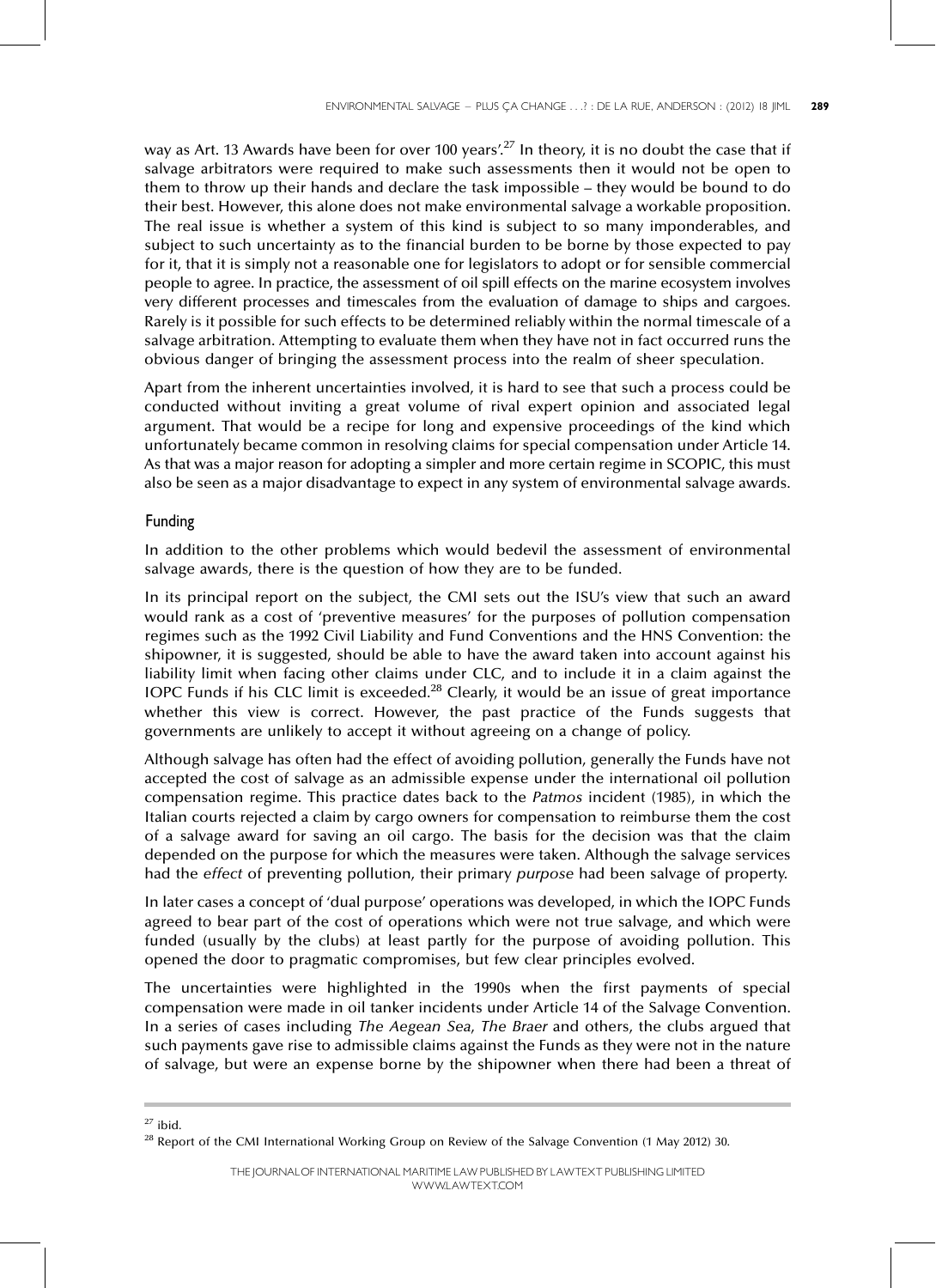damage to the environment. However, no agreement was reached, as the Funds took the view that special compensation was essentially a safety-net for the salvor's protection where the salved fund was insufficient, and that there was no direct correlation between Article 14 payments and the reasonable cost of measures to avoid pollution.

When SCOPIC was introduced in 1999, the case for the Funds contributing to the amounts paid by the clubs to contractors became subject to a further obstacle: SCOPIC remuneration was to be payable irrespective of any threat of damage to the environment. As a result, there have been few instances in modern times of the Funds contributing to the amounts paid for salvage or related operations.<sup>29</sup>

Against this background, the creation of a new environmental salvage award would give rise to some significant funding issues. Arrangements for the funding of oil spill compensation, like those for the funding of salvage operations, rest on an apportionment of the financial burden among different contributing interests: just as salvage remuneration has been subject since 1980 to a funding agreement between property underwriters and P&I insurers, so also the oil spill compensation regime is underpinned by an apportionment of the cost between tanker owners on the one hand and, on the other, the international oil industry whose participants contribute through levies to the IOPC Funds.

The need for funding apportionments to be kept in balance was a key element in the review of the 1992 Conventions which took place after the Erika and Prestige incidents, and in the adjustments made by the STOPIA and TOPIA schemes. $30$  This balance would be upset if environmental salvage awards were to be introduced without it being clearly established that they are, as the ISU proposes, to be considered as costs of preventive measures. This means, at the very least, that express agreement to this proposal would be needed on the part of the IOPC Funds. However, unless and until such agreement is reached, it is safer to assume that the Funds' long-standing reluctance to contribute to salvage awards will be a significant obstacle. At the end of the day, if there is no agreement on viable arrangements to fund these proposals, that is likely to be a fatal stumbling block.

#### The public interest

All agree that it is in the public interest for salvors to have proper incentives to do their important work. There is nothing new about this  $-$  it has always been vital for those involved in maritime transport  $-$  and the need for awards to keep pace with investment costs was appreciated long before a wider public interest came to the fore with the first tanker disasters.

What was then recognised was that readiness to respond involved not just the capacity to intervene, based on adequate investment, but also the willingness to do so in the particular case, despite the risks involved.

The concern was not that the rewards for success were too low an incentive; on the contrary, the values of these giant ships and cargoes could fund awards beyond a salvor's dreams. The real concern was that the risks of failure were too great a deterrent. This was particularly so in the most serious cases, where an unhesitating response was most needed. The usual position, in both contractual and non-contractual salvage, was that the salvor was free to decide against intervening, or to abandon his efforts if he appeared unlikely to earn a reward.

The US approach to safeguarding the public interest in salvage operations is now to require shipowners to conclude pre-negotiated contracts for salvage, fire-fighting and lightering

 $29$  For further discussion of the admissibility of claims under the 1992 Civil Liability and Fund Conventions for costs of salvage operations and related measures see Shipping and the Environment (n 1) ch 10 pp 392-404.

<sup>&</sup>lt;sup>30</sup> Small Tanker Oil Pollution Indemnification Agreement (STOPIA 2006) and Tanker Oil Pollution Indemnification Agreement (TOPIA 2006). See further Shipping and the Environment (n 1) ch 1 pp 77-78 and ch 3 pp 172-75.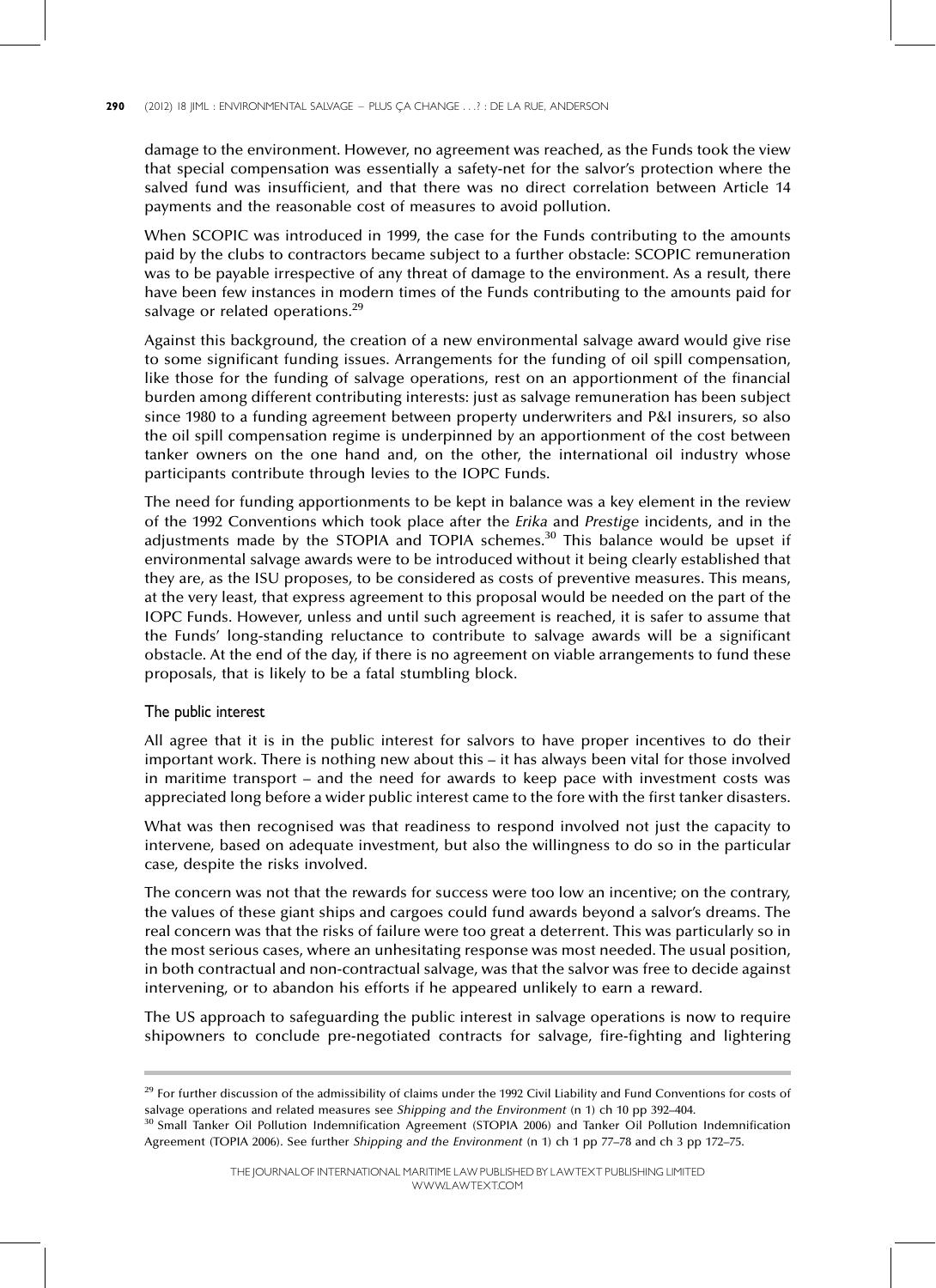services, and to list the providers of these services in their vessel response plans. The regulations require contracts to establish funding arrangements (including tariff rates for craft, equipment and personnel) and to commit service providers to intervene within stipulated response times. It is therefore unlikely that the environmental salvage proposals, even if adopted internationally, would have much significance in the US without regulatory changes to accommodate them.

Outside the US there are few examples of similar regulatory requirements, and the public interest has rested on a progressive reduction of risk that might operate as a disincentive: the introduction of the safety-net in LOF 1980 for laden tankers; its extension in the 1989 Convention to all cases involving a threat of damage to the marine environment; its further extension through the availability of SCOPIC, at the salvor's option, in all Lloyd's Form cases, whether involving such a threat or not; and, in parallel with these changes, the mitigation of legal risk by the progressive extension of responder immunity.

Looking back over the last thirty years, it is not hard to recall many cases where salvors would have caught a nasty cold had they responded without the safety-net; and there appears to have been no modern case of them being deterred from intervening by the risks involved. It may therefore be suggested that these arrangements have worked remarkably well, and that were they now to be unravelled, this would turn the clock back to the public interest concerns, canvassed by IMCO in 1978, which originally led to these arrangements being introduced.

On the face of it, the ISU's proposals are less concerned with risk than reward, and with the question of whether conventional awards are generous enough to ensure the capability to respond. Needless to say, risk and reward go hand-in-hand, not least because arrangements agreed to mitigate risk – most recently SCOPIC – have added considerably to the rewards.

The riposte from the ISU is that SCOPIC does not fairly reward salvors for the value of their services in protecting the environment. SCOPIC remuneration should be seen, it suggests, as no more than a 'bare minimum'. However, SCOPIC does not merely provide for a 25 per cent uplift over the tariff rates for craft, personnel and equipment. It also sets these rates at a level which includes a significant element of profit, as demonstrated by their common use, without uplift, in wreck removal contracts and other agreements. Consequently, the effect of the modern safety-net is not merely to eliminate risk to the salvor of incurring a loss, but to guarantee a margin of profit which by any standards is handsome.

In any review of the funding of the salvage industry, account must also be taken of revenue from wreck removal services, towage operations and similar activities. The sophistication of modern wreck removal methodology, which sometimes involves extremely complex and novel engineering processes, has increasingly led to lengthy operations being undertaken which would not previously have been possible or required. Laudable as these services are, they have involved a considerable increase in wreck removal costs borne by shipowners and, correspondingly, in revenue which salvage contractors have been able to derive from these sources of work.<sup>31</sup>

If it were the case that the industry's revenues do not provide a viable return on investment, with the result that salvage capability is at risk of decline, this would certainly be a matter of concern not only for governmental guardians of the public interest, but also for the commercial interests at risk when these incidents happen. Consequently, if ever the IMO Legal Committee comes to consider whether a 'compelling need' has been shown for bringing onto its agenda a review of the Salvage Convention, it may have in mind that if the proposal serves the public interest, it would surely also benefit commercial interests and have

 $31$  Lloyd's List (n 2) 'Costa Concordia wreck removal costs rise by \$100m' 28 September 2012.